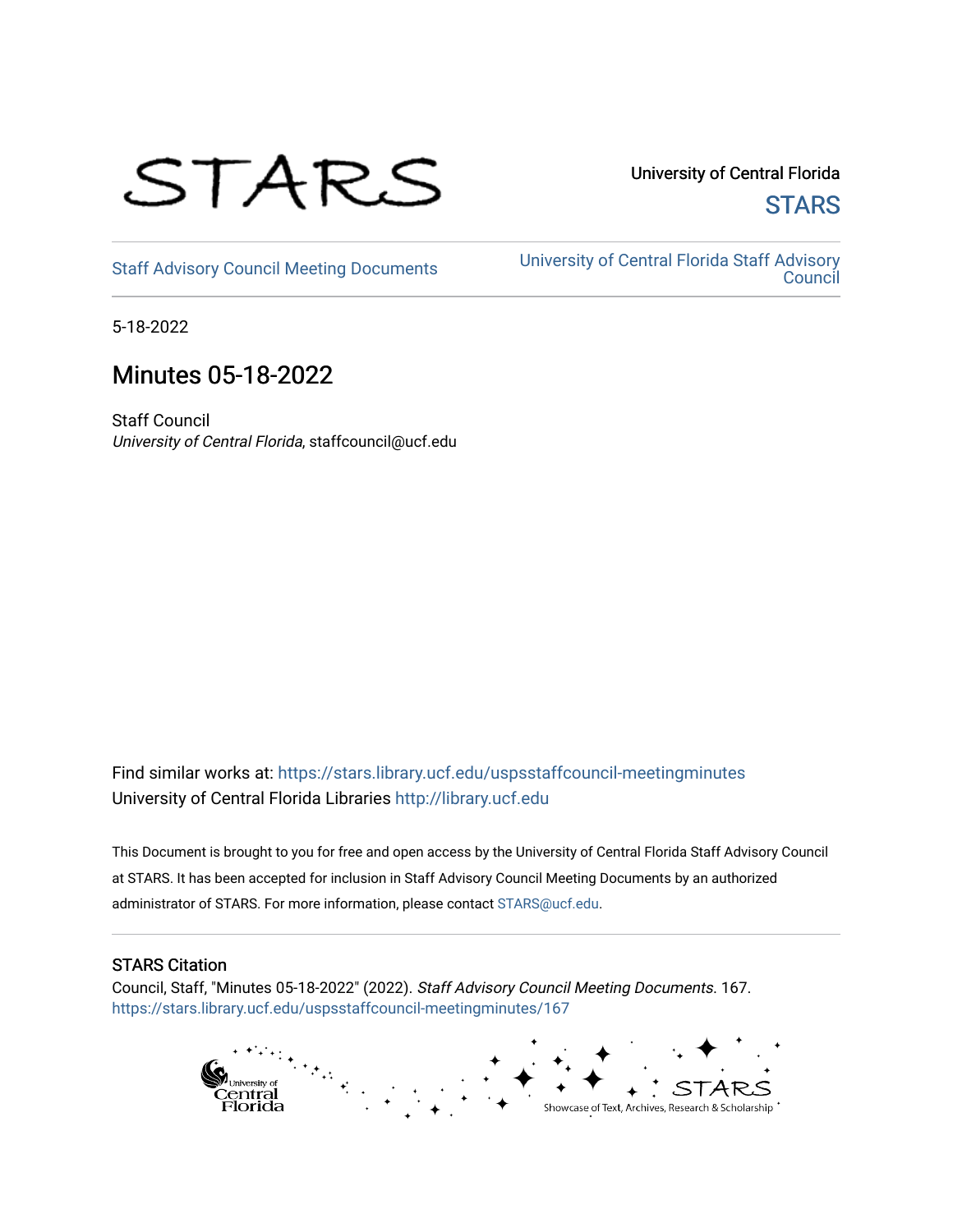#### **Staff Advisory Council (SAC) Wednesday, May 18, 2022 Zoom Connect**

**Attending Members:** Jose Arce, Jerry Archambault, Steven Blackburn, Jordan Castillo, Damien Chaffin, Page Curry, Marta De Corral, Anita Gabbard, Brendan Galante, Cissy Glowth, Patricia Hall, Gwen Hubbs, Jamie LaMoreaux, Maria Lopes, Kate Mascheri, Erika Menna, Samantha Mundell, Angela Nichols, Emilia Paris, Stacey Royalty-Rose, Dan Ryley, Janice Sante, Aaron Smart, Mary Lynn Smith, James Smith Jr, Justin Strobel, Doshie Walker

**Absentee Members:** Jean Bagga, Eric Brewington, Ron Carey, Jeff Golub, Darryl Gordon, Iolanda Guseman, Phyllis Kornegay, Melinda Kramer, Karen Maynard, Danielle Miller, Carey Ann Morales, Tracey Morrison Joe Muley, Kristell Padel, Toni Rooney, Shela Siegrist, Susan Vernon-Devlin, Brian Villar, Kathleen Wilson

## **HR Updates: Ashley Longoria**

*Note: Staff Council meets every third Wednesday of the month. Committees meet separately and may pick their own meeting schedule day and times amongst their committee. Anyone is welcome to attend Staff Council meetings, however, only Staff Council members have voting rights. In the event that you are not able to attend a meeting please notify a committee officer immediately. The charter states if you miss four meetings (excused or unexcused) you will be subject to dismissal, at the discretion of the President and Secretary.*

Meeting called to order at 9:30 PM

### *1. Welcome/Updates*

o SAC President's Cissy Glowth welcomed the group

### *2 Approval of Minutes*

- 2.1 Motion to accept minutes: Jamie LaMoreaux
- 2.2 Second to accept minutes: Aaron Smart
- 2.3 Motion passed

### 3 *Treasury Report: Jamie LaMoreaux*

3.1 April  $1 - 30$ , 2022

- 3.1.1 Business Share Savings Beg Balance \$6,303.21
- 3.1.2 Business Non-Profit Checking \$0.00
- 3.1.3 Dividends \$0.00
- 3.1.4 End Balance Business Share Savings \$6,303.47

### 4 *Human Resource Updates:*

o Ashley shared the Drug-Free Schools and Workplace Policy. This policy applies to all members of the university while on university owned and controlled property. She sent us the link to the policy: <https://policies.ucf.edu/documents/2-701.pdf>

Employees will need to acknowledge receipt of the annual booklet that is sent to each employee

o There is a Benefit Coordinator II position in the central HR office. It will be open until next Thursday, May 26.

### 5 *Roll Call Attendance:*

- 5.1 27 members present
- 5.2 20 members absent

## *6 Committee Updates*

◆ Marketing / Sponsorship Committee

- 6.1 Kristel Padel/ Eric Brewington
	- Nothing to update
	- ❖ Special Events/Fundraising Committee